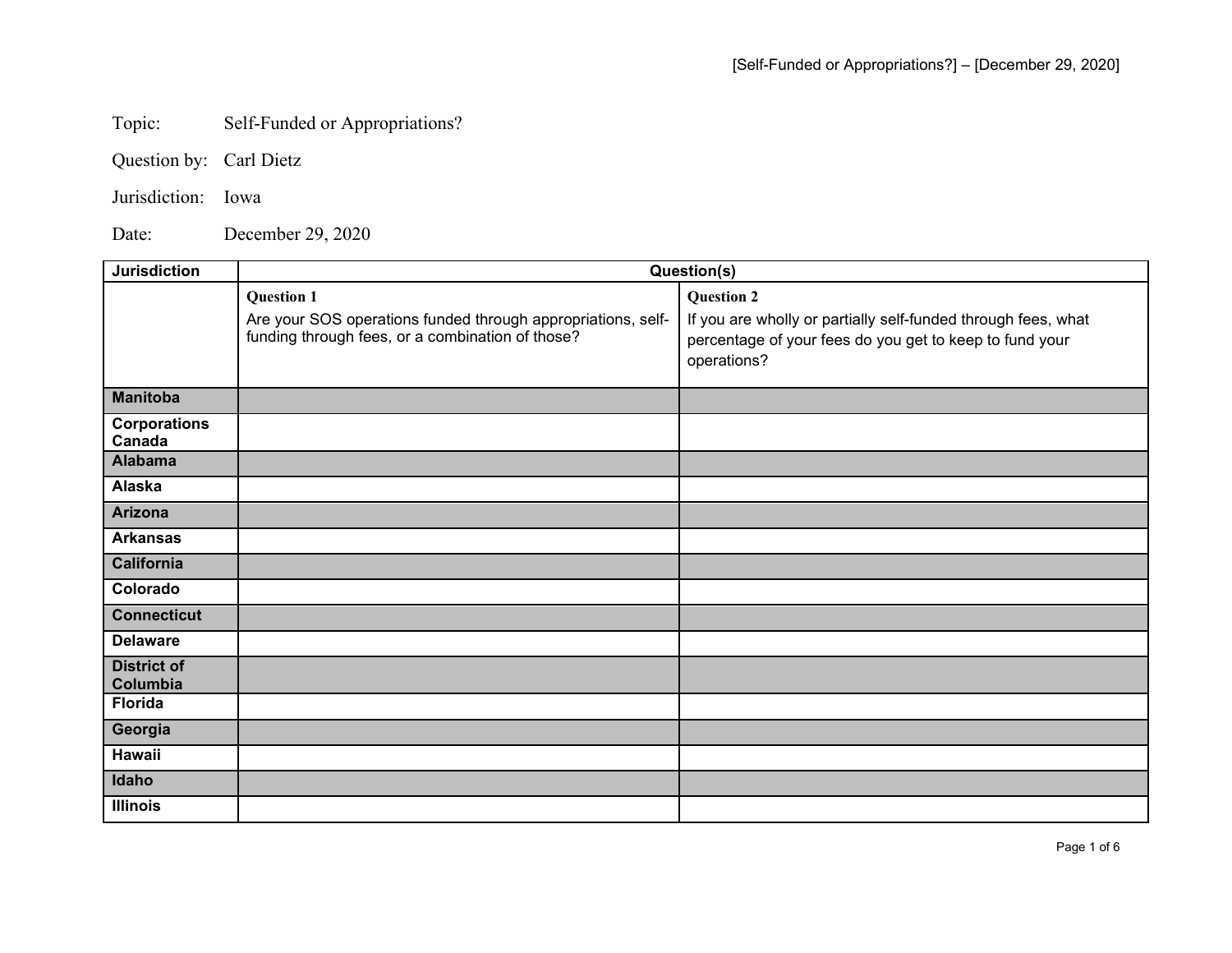| <b>Jurisdiction</b>  | Question(s)                                                                                                                                                                                      |                                                                                                                                                                                                                                                                                                                                                                                                                                                                        |
|----------------------|--------------------------------------------------------------------------------------------------------------------------------------------------------------------------------------------------|------------------------------------------------------------------------------------------------------------------------------------------------------------------------------------------------------------------------------------------------------------------------------------------------------------------------------------------------------------------------------------------------------------------------------------------------------------------------|
|                      | <b>Question 1</b><br>Are your SOS operations funded through appropriations, self-<br>funding through fees, or a combination of those?                                                            | <b>Question 2</b><br>If you are wholly or partially self-funded through fees, what<br>percentage of your fees do you get to keep to fund your<br>operations?                                                                                                                                                                                                                                                                                                           |
| <b>Indiana</b>       |                                                                                                                                                                                                  |                                                                                                                                                                                                                                                                                                                                                                                                                                                                        |
| lowa                 |                                                                                                                                                                                                  |                                                                                                                                                                                                                                                                                                                                                                                                                                                                        |
| <b>Kansas</b>        |                                                                                                                                                                                                  |                                                                                                                                                                                                                                                                                                                                                                                                                                                                        |
| Kentucky             |                                                                                                                                                                                                  |                                                                                                                                                                                                                                                                                                                                                                                                                                                                        |
| Louisiana            |                                                                                                                                                                                                  |                                                                                                                                                                                                                                                                                                                                                                                                                                                                        |
| <b>Maine</b>         |                                                                                                                                                                                                  |                                                                                                                                                                                                                                                                                                                                                                                                                                                                        |
| <b>Maryland</b>      | Our Charter Department is self-funded by expedited fees.<br>Other types of fees (including the base fee for recording<br>documents and the annual report fee) go to the state's<br>general fund. | The base filing fee for recording most documents is \$100, and if<br>they are expedited the fee is typically \$50. The fee for ordering<br>certified copies and certificates of good standing is \$20 (+\$1 per<br>page for certified copies), and the expedited fee is another \$20.<br>Annually, our Department takes in about \$100M for annual report<br>fees, \$14M for recording documents, and \$8M in expedited fees<br>(which funds our Department's budget). |
| <b>Massachusetts</b> |                                                                                                                                                                                                  |                                                                                                                                                                                                                                                                                                                                                                                                                                                                        |
| <b>Michigan</b>      |                                                                                                                                                                                                  |                                                                                                                                                                                                                                                                                                                                                                                                                                                                        |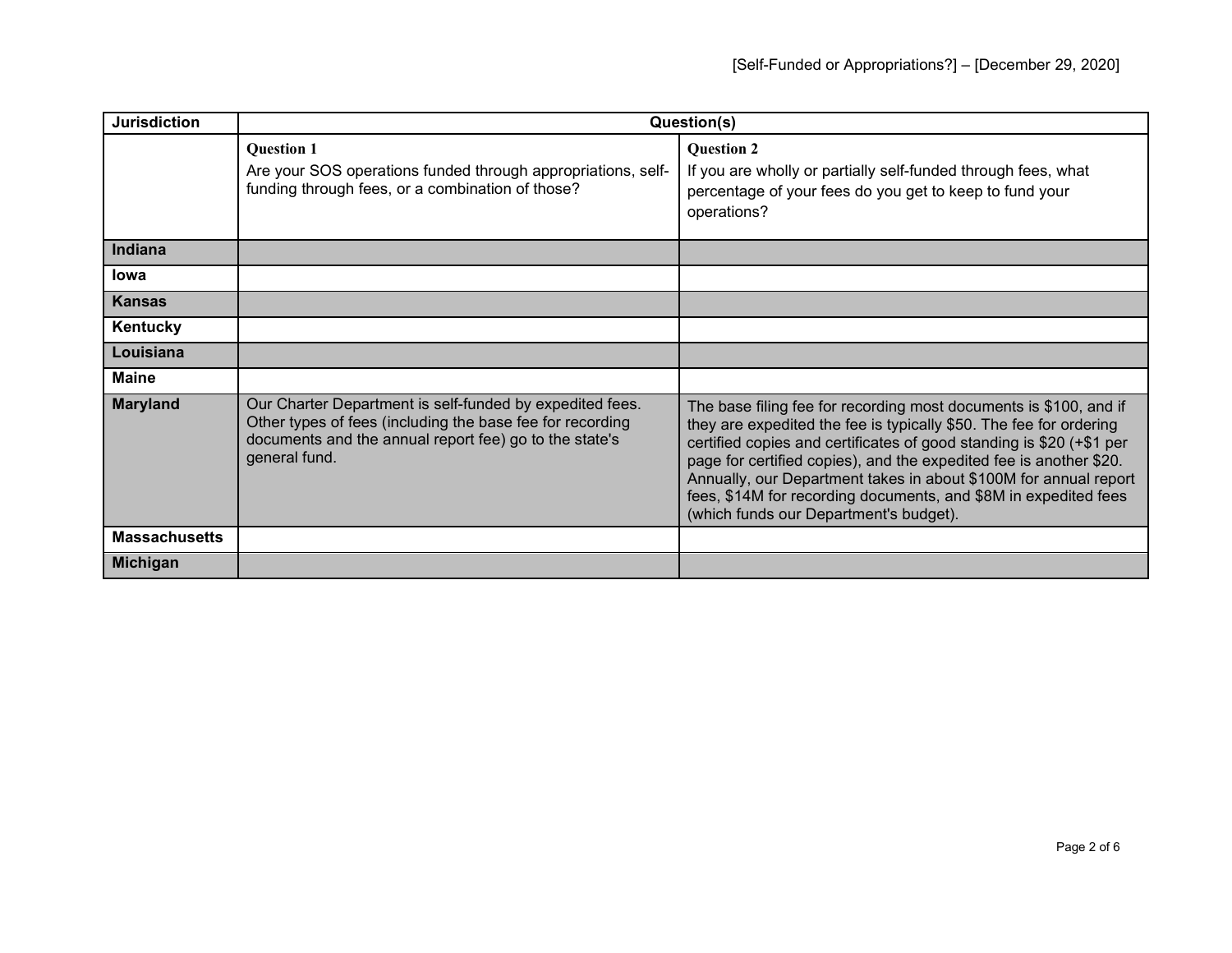| <b>Jurisdiction</b> | Question(s)                                                                                                                                                                                                                                                                                                                                                                                                                                                                                                                                                                                                                                                                                                                                                                                                                                                                                                                                                                                                                                                         |                                                                                                                                                                                                                                              |
|---------------------|---------------------------------------------------------------------------------------------------------------------------------------------------------------------------------------------------------------------------------------------------------------------------------------------------------------------------------------------------------------------------------------------------------------------------------------------------------------------------------------------------------------------------------------------------------------------------------------------------------------------------------------------------------------------------------------------------------------------------------------------------------------------------------------------------------------------------------------------------------------------------------------------------------------------------------------------------------------------------------------------------------------------------------------------------------------------|----------------------------------------------------------------------------------------------------------------------------------------------------------------------------------------------------------------------------------------------|
|                     | <b>Question 1</b><br>Are your SOS operations funded through appropriations, self-<br>funding through fees, or a combination of those?                                                                                                                                                                                                                                                                                                                                                                                                                                                                                                                                                                                                                                                                                                                                                                                                                                                                                                                               | <b>Question 2</b><br>If you are wholly or partially self-funded through fees, what<br>percentage of your fees do you get to keep to fund your<br>operations?                                                                                 |
| <b>Minnesota</b>    | Both - Our operating budget is appropriated through the state<br>legislature. There is a statute that allows us to collect certain<br>fees. Here is the language from the statute:<br>(a) The secretary of state may offer services to the public that<br>supplement filing and information services already authorized<br>by law. The secretary of state may discontinue the<br>supplemental services at any time. The services must be<br>designed to provide the public with a benefit by improving the<br>manner of providing, or by providing an alternative manner of<br>payment for, existing services provided by the secretary of<br>state.<br>(b) The cost of providing the supplemental services to the<br>public, as determined by the secretary of state, must be<br>recovered from the recipients of the services. The funds<br>collected for the services must be deposited in the Uniform<br>Commercial Code account and are continuously available to<br>the secretary of state for payment of the cost of providing the<br>supplemental services. | Of the funds referenced in the statute, the office retains 100% of<br>those.                                                                                                                                                                 |
| <b>Mississippi</b>  |                                                                                                                                                                                                                                                                                                                                                                                                                                                                                                                                                                                                                                                                                                                                                                                                                                                                                                                                                                                                                                                                     |                                                                                                                                                                                                                                              |
| <b>Missouri</b>     |                                                                                                                                                                                                                                                                                                                                                                                                                                                                                                                                                                                                                                                                                                                                                                                                                                                                                                                                                                                                                                                                     |                                                                                                                                                                                                                                              |
| <b>Montana</b>      |                                                                                                                                                                                                                                                                                                                                                                                                                                                                                                                                                                                                                                                                                                                                                                                                                                                                                                                                                                                                                                                                     |                                                                                                                                                                                                                                              |
| <b>Nebraska</b>     | In Nebraska, Business Services is currently funded by both a<br>portion of our fees as well as appropriations from general<br>funds (the amount of fees we keep varies (some business<br>filing fees we keep 50% or 33%, UCC filings we keep 100%<br>but pass some to the counties, notary fees vary as well).                                                                                                                                                                                                                                                                                                                                                                                                                                                                                                                                                                                                                                                                                                                                                      | Legislation was passed last year and effective 7/1/21 many of our<br>fees have changed and we will be self-funded, no longer<br>receiving appropriations from the general fund, but we will<br>starting keeping 40% of business filing fees. |
| <b>Nevada</b>       | The Nevada Secretary of State's office collects fees which<br>are deposited to the General Fund. Operations are funded<br>through appropriations.                                                                                                                                                                                                                                                                                                                                                                                                                                                                                                                                                                                                                                                                                                                                                                                                                                                                                                                   |                                                                                                                                                                                                                                              |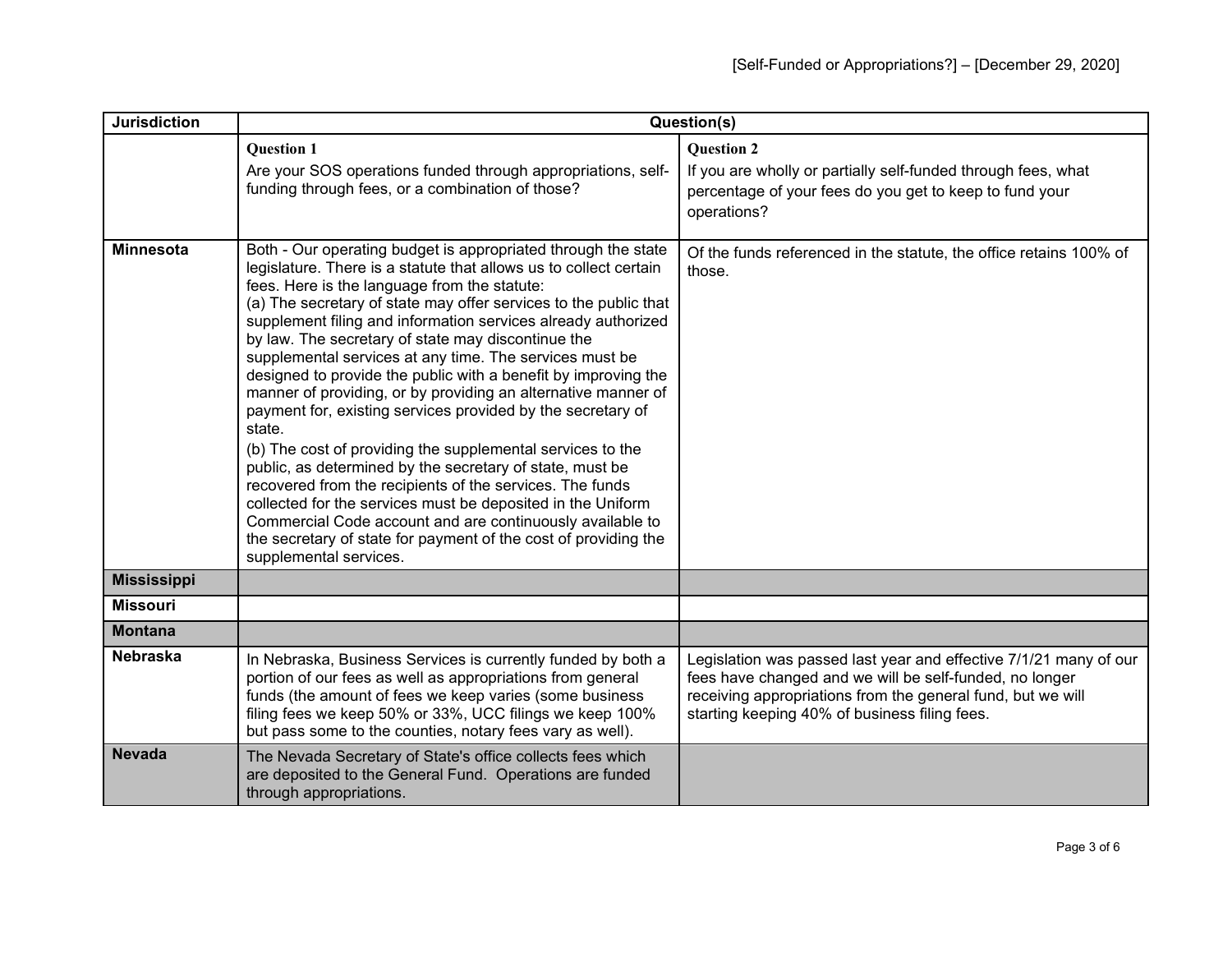| <b>Jurisdiction</b>   | Question(s)                                                                                                                                                                                                          |                                                                                                                                                                                                                                                                                                                                                                                                                                                                                                                                                                                                               |
|-----------------------|----------------------------------------------------------------------------------------------------------------------------------------------------------------------------------------------------------------------|---------------------------------------------------------------------------------------------------------------------------------------------------------------------------------------------------------------------------------------------------------------------------------------------------------------------------------------------------------------------------------------------------------------------------------------------------------------------------------------------------------------------------------------------------------------------------------------------------------------|
|                       | <b>Question 1</b><br>Are your SOS operations funded through appropriations, self-<br>funding through fees, or a combination of those?                                                                                | <b>Question 2</b><br>If you are wholly or partially self-funded through fees, what<br>percentage of your fees do you get to keep to fund your<br>operations?                                                                                                                                                                                                                                                                                                                                                                                                                                                  |
| <b>New Hampshire</b>  | We are funded by a combination of dedicated filing fee<br>revenues, as well as general fund appropriations.                                                                                                          | By law, all filing and annual report fees for corporations are<br>directed to the operations of the Corporation Division. LLC and<br>other business-related fees (trade names, trademarks) go the<br>general fund. For UCC, \$10 of each filing, as well as all \$10<br>UCC-11 certified search fees are directed to the Division for UCC<br>systems and administration. The remainder is split between the<br>general fund and local NH municipalities (based on the mailing<br>address of the first-listed debtor). Overall, about 40% of our<br>operations are paid for by these directed revenue sources. |
| <b>New Jersey</b>     |                                                                                                                                                                                                                      |                                                                                                                                                                                                                                                                                                                                                                                                                                                                                                                                                                                                               |
| <b>New Mexico</b>     |                                                                                                                                                                                                                      |                                                                                                                                                                                                                                                                                                                                                                                                                                                                                                                                                                                                               |
| <b>New York</b>       |                                                                                                                                                                                                                      |                                                                                                                                                                                                                                                                                                                                                                                                                                                                                                                                                                                                               |
| <b>North Carolina</b> | The North Carolina Secretary of State's Office is funded<br>through appropriations and is permitted to retain a certain<br>percentage of the electronic filing fee to assist in supporting<br>the IT infrastructure. |                                                                                                                                                                                                                                                                                                                                                                                                                                                                                                                                                                                                               |
| <b>North Dakota</b>   |                                                                                                                                                                                                                      |                                                                                                                                                                                                                                                                                                                                                                                                                                                                                                                                                                                                               |
| Ohio                  |                                                                                                                                                                                                                      |                                                                                                                                                                                                                                                                                                                                                                                                                                                                                                                                                                                                               |
| <b>Oklahoma</b>       |                                                                                                                                                                                                                      |                                                                                                                                                                                                                                                                                                                                                                                                                                                                                                                                                                                                               |
| Oregon                |                                                                                                                                                                                                                      |                                                                                                                                                                                                                                                                                                                                                                                                                                                                                                                                                                                                               |
| Pennsylvania          |                                                                                                                                                                                                                      |                                                                                                                                                                                                                                                                                                                                                                                                                                                                                                                                                                                                               |
| <b>Rhode Island</b>   |                                                                                                                                                                                                                      |                                                                                                                                                                                                                                                                                                                                                                                                                                                                                                                                                                                                               |
| <b>South Carolina</b> |                                                                                                                                                                                                                      |                                                                                                                                                                                                                                                                                                                                                                                                                                                                                                                                                                                                               |
| <b>South Dakota</b>   |                                                                                                                                                                                                                      |                                                                                                                                                                                                                                                                                                                                                                                                                                                                                                                                                                                                               |
| <b>Tennessee</b>      |                                                                                                                                                                                                                      |                                                                                                                                                                                                                                                                                                                                                                                                                                                                                                                                                                                                               |
| <b>Texas</b>          |                                                                                                                                                                                                                      |                                                                                                                                                                                                                                                                                                                                                                                                                                                                                                                                                                                                               |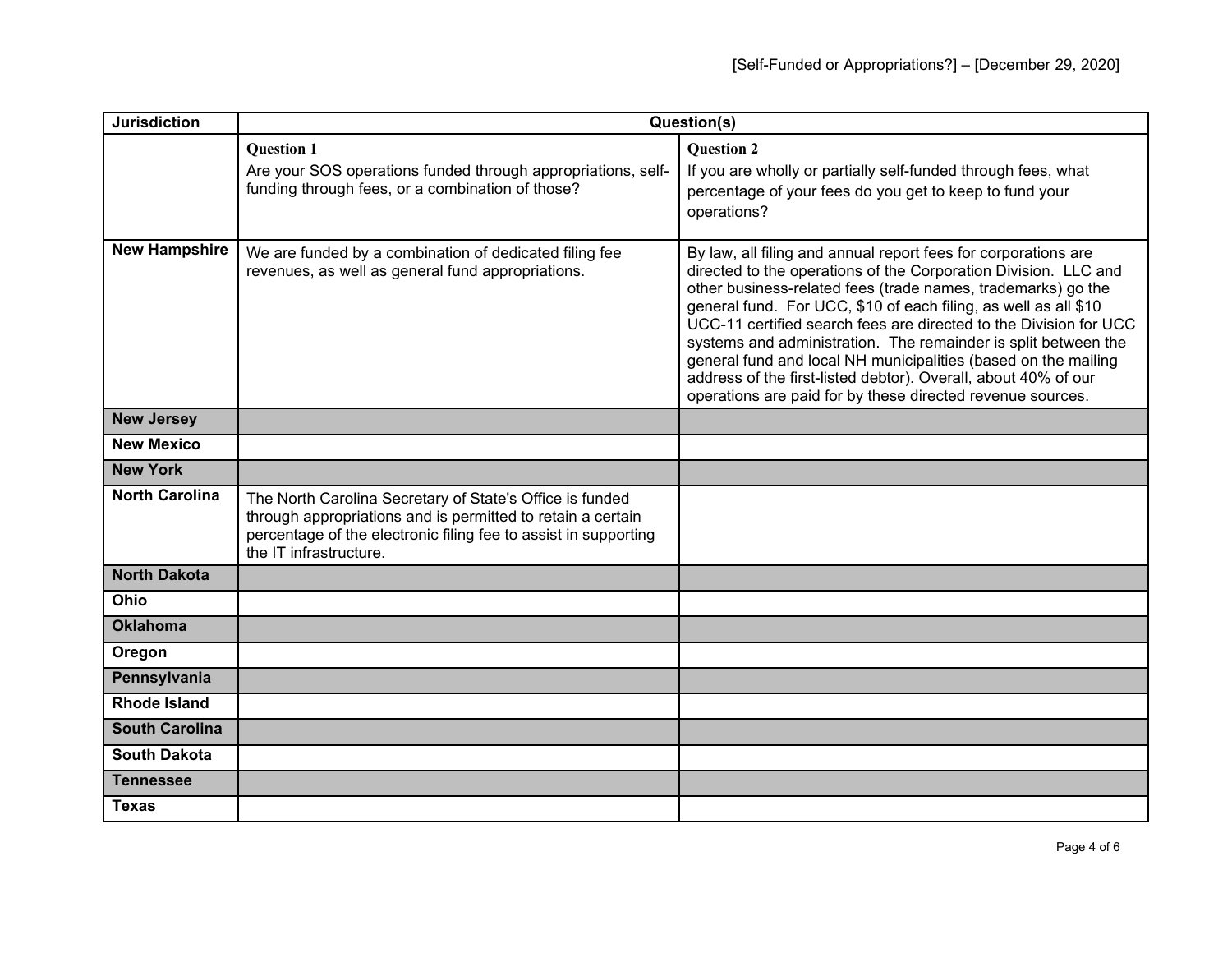| <b>Jurisdiction</b>  | Question(s)                                                                                                                           |                                                                                                                                                              |
|----------------------|---------------------------------------------------------------------------------------------------------------------------------------|--------------------------------------------------------------------------------------------------------------------------------------------------------------|
|                      | <b>Question 1</b><br>Are your SOS operations funded through appropriations, self-<br>funding through fees, or a combination of those? | <b>Question 2</b><br>If you are wholly or partially self-funded through fees, what<br>percentage of your fees do you get to keep to fund your<br>operations? |
| <b>Utah</b>          |                                                                                                                                       |                                                                                                                                                              |
| <b>Vermont</b>       |                                                                                                                                       |                                                                                                                                                              |
| Virginia             |                                                                                                                                       |                                                                                                                                                              |
| Washington           |                                                                                                                                       |                                                                                                                                                              |
| <b>West Virginia</b> |                                                                                                                                       |                                                                                                                                                              |
| Wisconsin            |                                                                                                                                       |                                                                                                                                                              |
| Wyoming              |                                                                                                                                       |                                                                                                                                                              |

**Additional comments:**

## **Full text of email:**

Hello,

A couple of questions:

1. Are your SOS operations funded through appropriations, self-funding through fees, or a combination of those?

2. If you are wholly or partially self-funded through fees, what percentage of your fees do you get to keep to fund your operations?

Carl Dietz Business Services Division Attorney Office of Iowa Secretary of State Paul D. Pate (515) 725-2338 [Carl.Dietz@sos.iowa.gov](mailto:Carl.Dietz@sos.iowa.gov) SERVICE \* PARTICIPATION \* INTEGRITY [Facebook][<https://www.facebook.com/IASecretaryofState>](https://www.facebook.com/IASecretaryofState)[Twitter][<https://twitter.com/IowaSOS>](https://twitter.com/IowaSOS)[LinkedIn][<https://www.linkedin.com/company/i](https://www.linkedin.com/company/iowa-secretary-of-state) [owa-secretary-of-](https://www.linkedin.com/company/iowa-secretary-of-state)